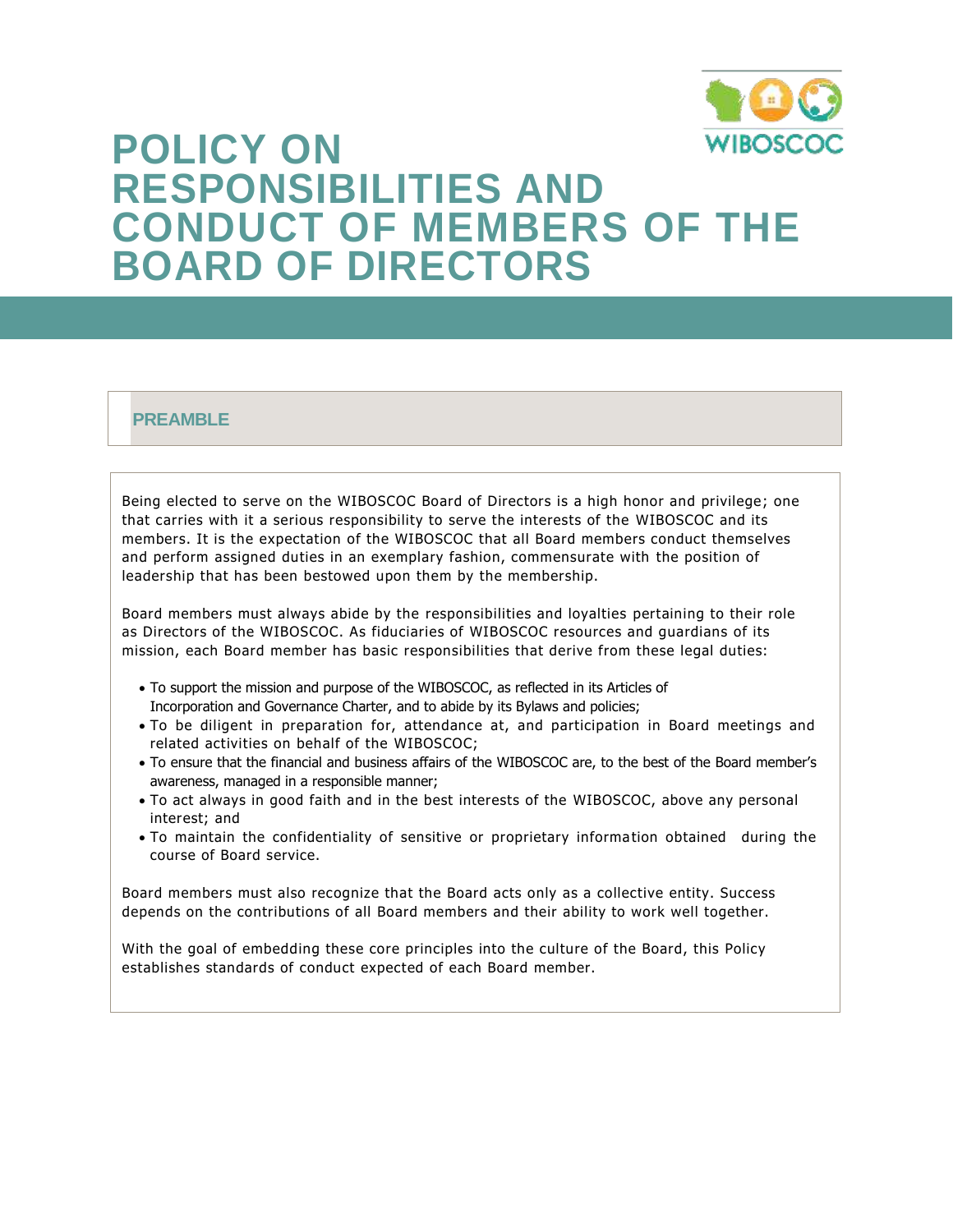## **STANDARDS OF CONDUCT**

- **1. INDIVIDUAL CONDUCT:** To properly serve the WIBOSCOC and its members, each Board member must always act with dignity and integrity, both inside and outside of Board and regular membership meetings, reflecting the WIBOSCOC's high standards for ethical behavior and professionalism.
	- a. Each Board member sets the tone for WIBOSCOC members and volunteers by acting as a leader and serving as an example of dedication, integrity and professional conduct.
	- b. A Board member should take no action that could discredit the reputation or credibil ity of the WIBOSCOC.
- **2. BUSINESS RESPONSIBILITY:** Each Board member serves as a fiduciary of the WIBOSCOC's resources and is accountable to the members for prudent management of the WIBOSCOC's financial and business affairs.
	- a. A Board member is expected to read and understand the WIBOSCOC's financial reports, committee reports and other documents pertaining to the operations of the WIBOSCOC. A Board member should ask questions related to any documents that may need clarification.
	- b. A Board member is expected to actively engage in decision making relating to the allocation of resources and monitoring of financial performance.
- **3. CONFLICT OF INTEREST:** Each Board member must act in good faith and in the best interests of the WIBOSCOC, above any personal interest or the interests of any particular constituency. Each Board member is subject to, must be familiar with, and must follow the current WIBOSCOC's Conflict of Interest Policy (Appendix A of this document). It is not a conflict of interest for Board members to be advocates for their geography. Board members are expected to be open to the views and needs of all BOS geographical areas, and should act and vote based on the overall good of the WIBOSCOC, without partisanship.
- **4. BOARD COMMITMENTS:** Each Board member must devote the time and resources reasonably necessary to fulfilling his/her commitments to Board activities.
	- a. A Board member is expected to demonstrate due diligence in preparation for and attendance at Board meetings and other activities on behalf of the WIBOSCOC.
	- b. A Board member is expected, to the best of his/her ability, to be informed about the needs and opinions of the WIBOSCOC membership, and should ask any questions necessary to be fully informed about the issues being addressed by the Board, before making decisions.
	- c. A Board member is expected to give open and fair consideration to diverse and opposing viewpoints.
	- d. A Board member is expected to exercise independent judgment, and is expected to express dissenting opinions in a respectful and appropriate manner during Board deliberations.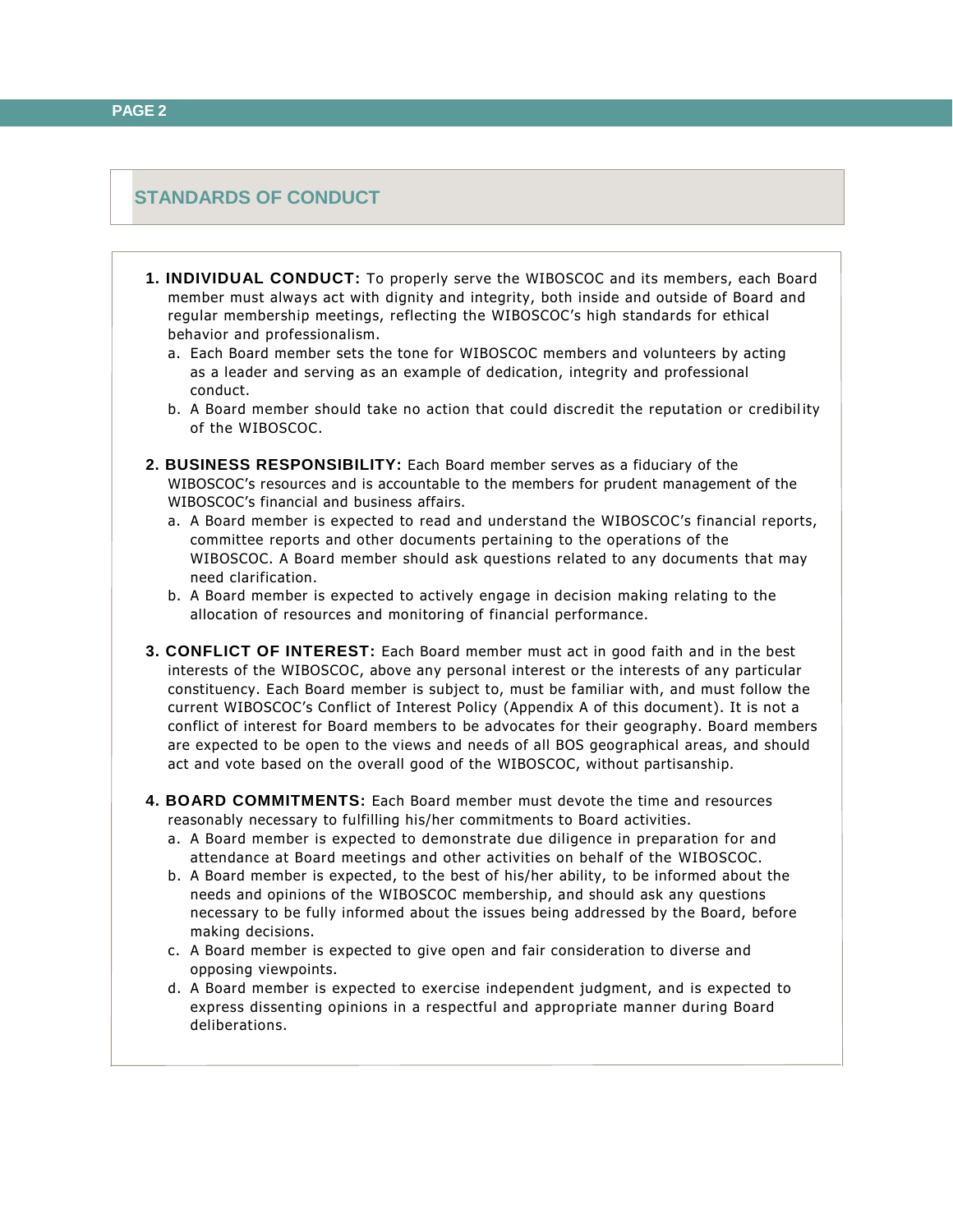#### **STANDARDS OF CONDUCT**

- **5. RELATIONS AMONG BOARD MEMBERS:** Each Board member must foster an environment of respect, cooperation and collegiality. A Board member must not unduly disrupt the Board from operating in an efficient and effective manner.
	- a. A Board member is expected to treat other Board members with courtesy and respect and allow other members of the Board to express their views openly and safely.
	- b. A Board member is expected to respect the differing opinions of others. Board members may disagree on issues, but disagreements should be directed at the issue; personal attacks are not acceptable.
	- c. A Board member is not expected to undermine, sabotage or falsely impugn another Board member. This is not intended to preclude a Board member, acting in good faith, from reporting a suspected violation of this Policy under the compliance provisions described herein, or from separately filing a grievance regarding an alleged violation by another Board member of the WIBOSCOC.
- **6. CONFIDENTIALITY:** Transparency in governance and having input from WIBOSCOC membership are both important considerations for the Board. Board members are required to balance those considerations against legal and fiduciary obligations to maintain the confidentiality of sensitive or proprietary information obtained because of Board service. In addition, maintaining the confidentiality of the Board's del iberations (especially those held in closed session) is essential to having full and frank discussions necessary for effective decision-making. Therefore, subject to Standards 7 and 8 of this Code of Conduct and the exceptions noted below, a Board member may solicit input from WIBOSCOC members on matters being considered by the Board, and may informally share with WIBOSCOC members the actions taken and the issues considered by the Board in reaching its decisions. However:
	- a. A Board member may not disclose any matters addressed in closed session to anyone not eligible to participate therein.
	- b. A Board member may not disclose confidential or proprietary information obtained during the course of Board service to anyone outside the Board or authorized WIBOSCOC staff.
	- c. Following closed session, a Board member may not discuss or disclose the votes of individual Board members, or negatively characterize the positions of the Board or the points of view taken by any member of the Board.
	- d. A Board member may not disclose anything about Board actions or deliberations if the Board has determined to defer announcement of that action or to control the dis semination of that information.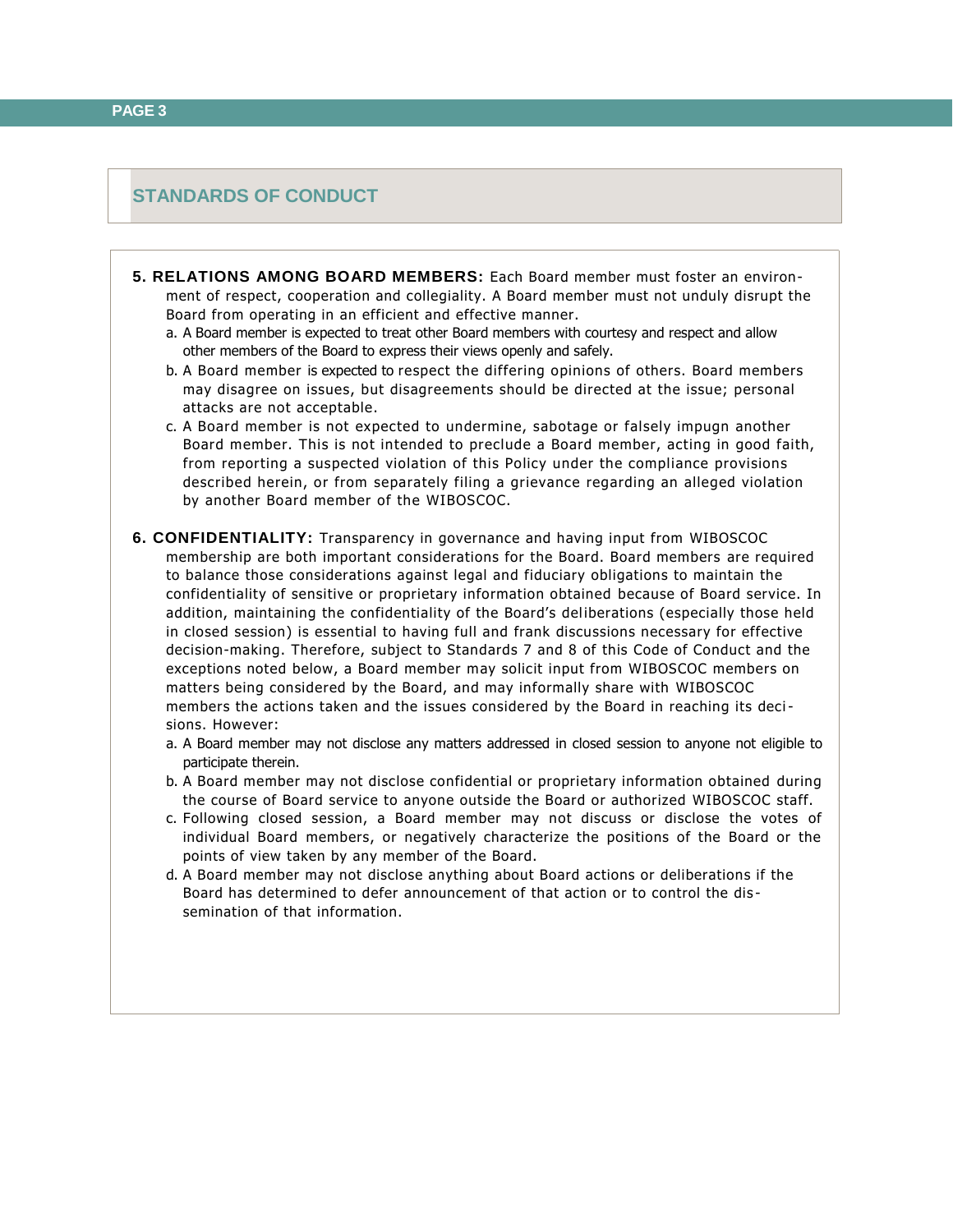#### **STANDARDS OF CONDUCT**

- **7. PUBLIC STATEMENTS:** A Board member may not act in an official capacity or speak publicly on behalf of the WIBOSCOC unless empowered to do so under the Bylaws or as specifically empowered by the Board.
	- a. A Board member who, by virtue of Board assignments or duties, is asked to or is expected to communicate about Board matters through an official WIBOSCOC communication channel or forum (such as the WIBOSCOC website) is authorized to speak for the Board in that capacity and for that purpose.
	- b. Except where so empowered or authorized, a Board member speaking publicly to WIBOSCOC membership or in any other public forum must ensure that his/her statements are clearly identified as personal opinions and that he/she is not speaking on behalf of the WIBOSCOC in any official capacity or expressing the views or positions of the WIBOSCOC.
- **8. SUPPORT OF BOARD DECISIONS:** A Board member must publicly support Board decisions.
	- a. A Board member is encouraged to be an ambassador of the WIBOSCOC and, subject to Standard 6 (Confidentiality) of this Code of Conduct, to promote the activities and actions of the Board with the WIBOSCOC membership and publicly. In doing so, a Board member must stay faithful to the intent of the Board as expressed in its official statements, and should not reinterpret or re-characterize the Board's actions to reflect his/her own view.
	- b. While having the right and responsibility to exercise independent judgment and to express dissenting opinions during Board deliberations, a Board member also has the obligation outside the Boardroom to respect and support decisions of the majority, even when the Board member dissented from the majority view.
	- c. A Board member who does not support a Board decision may express his/her opposition in an appropriate and respectful manner.
	- d. A Board member must not take actions publicly or with respect to the WIBOSCOC membership that have the purpose of undermining the decisions or actions of the Board.
	- e. A Board member who intends to publicly protest a Board action should resign his/her position on the Board before doing so.
- **9. RELATIONS WITH STAFF:** A Board member is expected to support the strategic role of the Board and recognize the Director's and WIBOSCOC staff's responsibility to manage the WIBOSCOC's day-to-day activities.
	- a. A Board Member is expected to refrain from intruding on administrative issues that are the responsibility of management, except to monitor results and prohibit actions that conflict with Board policy.
	- b. A Board member is expected to treat employees of the organization courteously and professionally, recognizing that the WIBOSCOC has an obligation to provide its employees a workplace free from discrimination and harassment.